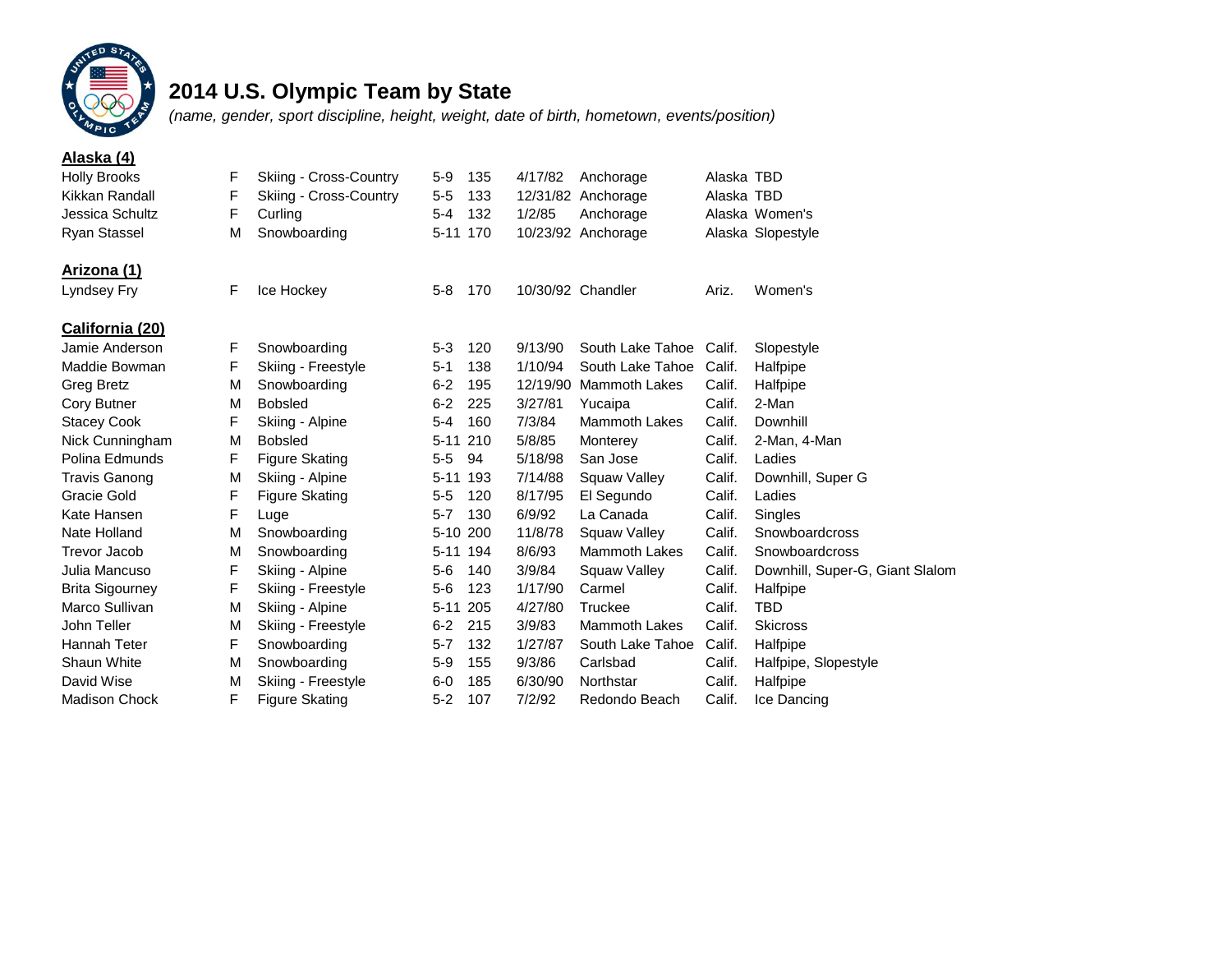| Colorado (19)              |        |                                     |          |          |         |                                  |       |                                                                             |
|----------------------------|--------|-------------------------------------|----------|----------|---------|----------------------------------|-------|-----------------------------------------------------------------------------|
| Jeremy Abbott              | М      | <b>Figure Skating</b>               | $5-9$    | 155      | 6/5/85  | Aspen                            | Colo. | Men's                                                                       |
| Lanny Barnes               | F      | <b>Biathlon</b>                     | $5 - 4$  | 110      | 4/26/82 | Durango                          | Colo. | Sprint, Pursuit, Individual, Mass Start, Relay, Mixed Relay                 |
| Aaron Blunck               | М      | Skiing - Freestyle                  | 5-11 173 |          | 4/12/96 | <b>Crested Butte</b>             | Colo. | Halfpipe                                                                    |
| Bobby Brown                | М      | Skiing - Freestyle                  | $6 - 2$  | 180      | 6/5/91  | Breckenridge                     | Colo. | Slopestyle                                                                  |
| David Chodounsky           | М      | Skiing - Alpine                     | 5-11 180 |          | 6/25/84 | <b>Crested Butte</b>             | Colo. | Slalom, Giant Slalom                                                        |
| Lyman Currier              | М      | Skiing - Freestyle                  | $6-0$    | 160      | 8/28/94 | <b>Boulder</b>                   | Colo. | Halfpipe                                                                    |
| <b>Bryan Fletcher</b>      | М      | Nordic Combined                     | $5-9$    | 145      | 6/27/86 | Steamboat Springs Colo.          |       | Individual Normal Hill 10K, Individual Large Hill 10K, Team Large Hill 4x5K |
| <b>Taylor Fletcher</b>     | M      | Nordic Combined                     | $6-0$    | 155      | 5/11/90 | Steamboat Springs Colo.          |       | Individual Normal Hill 10K, Individual Large Hill 10K, Team Large Hill 4x5K |
| Arielle Gold               | F      | Snowboarding                        | $5-5$    | 141      | 5/4/96  | Steamboat Springs Colo.          |       | Halfpipe                                                                    |
| <b>Taylor Gold</b>         | M      | Snowboarding                        | $5-9$    | 150      |         | 11/17/93 Steamboat Springs Colo. |       | Halfpipe                                                                    |
| Simi Hamilton              | М      | Skiing - Cross-Country              | 5-11 173 |          | 5/14/87 | Aspen                            | Colo. | <b>TBD</b>                                                                  |
| Keri Herman                | F      | Skiing - Freestyle                  | 5-7      | 138      | 8/16/82 | Breckenridge                     | Colo. | Slopestyle                                                                  |
| Noah Hoffman               | М      | Skiing - Cross-Country              | $5-9$    | 157      | 8/1/89  | Aspen                            | Colo. | <b>TBD</b>                                                                  |
| <b>Gus Kenworthy</b>       | м      | Skiing - Freestyle                  |          | 5-10 170 | 10/1/91 | Telluride                        | Colo. | Slopestyle                                                                  |
| Heidi Kloser               | F      | Skiing - Freestyle                  | 5-6 140  |          | 9/18/92 | Vail                             | Colo. | Moguls                                                                      |
| <b>Justin Reiter</b>       | М      | Snowboarding                        | 5-11 165 |          | 2/2/81  | Steamboat Springs Colo.          |       | Parallel Slalom, Parallel Giant Slalom                                      |
| Mikaela Shiffrin           | F      | Skiing - Alpine                     | $5 - 7$  | 142      | 3/13/95 | Eagle-Vail                       | Colo. | Slalom, Giant Slalom                                                        |
| <b>Torin Yater-Wallace</b> | м      | Skiing - Freestyle                  | $5-9$    | 154      | 12/2/95 | <b>Basalt</b>                    | Colo. | Halfpipe                                                                    |
| <b>Todd Lodwick</b>        | М      | Nordic Combined                     | 5-11 148 |          |         | 11/21/76 Steamboat Springs Colo. |       | Individual Normal Hill 10K, Individual Large Hill 10K, Team Large Hill 4x5K |
|                            |        |                                     |          |          |         |                                  |       |                                                                             |
| Connecticut (8)            |        |                                     |          |          |         |                                  |       |                                                                             |
| Mac Bohonnon               | M      | Skiing - Freestyle                  | $5 - 8$  | 135      | 3/27/95 | Madison                          |       | Conn. Aerials                                                               |
| Julie Chu                  | F      | Ice Hockey                          | $5 - 8$  | 147      | 3/13/82 | Fairfield                        |       | Conn. Women's                                                               |
| Lindsey Jacobellis         | F      | Snowboarding                        | $5-6$    | 140      | 8/19/85 | Roxbury                          |       | Conn. Snowboardcross                                                        |
| Eliza Outtrim              | F      | Skiing - Freestyle                  | 5-4      | 127      | 7/18/85 | Hamden                           |       | Conn. Moguls                                                                |
| Max Pacioretty             | М      | Ice Hockey                          | $6 - 2$  | 217      |         | 11/20/88 New Canaan              |       | Conn. Men's                                                                 |
| Jonathan Quick             | М      | Ice Hockey                          | 6-1      | 220      | 1/21/86 | Milford                          |       | Conn. Men's                                                                 |
| <b>Kevin Shattenkirk</b>   | М      | Ice Hockey                          | 5-11 207 |          | 1/29/89 | Greenwich                        |       | Conn. Men's                                                                 |
| <b>Tucker West</b>         | М      | Luge                                | 6-1      | 175      | 6/15/95 | Ridgefield                       |       | Conn. Singles                                                               |
| Florida (3)                |        |                                     |          |          |         |                                  |       |                                                                             |
| Eddy Alvarez               |        | Speedskating - Short Track 5-9      |          |          | 1/30/90 | Miami                            | Fla.  |                                                                             |
| <b>Brittany Bowe</b>       | М<br>F | Speedskating - Long Track 5-7 145   |          | 159      | 2/24/88 | Ocala                            | Fla.  | 500m, 1,000m, 1,500m, 5,000m Relay<br>500m, 1,000m, 1,500m                  |
|                            |        | Speedskating - Long Track 5-8 172   |          |          |         |                                  |       |                                                                             |
| Joey Mantia                | М      |                                     |          |          | 2/7/86  | Ocala                            | Fla.  | 1,000m, 1,500m                                                              |
| Georgia (2)                |        |                                     |          |          |         |                                  |       |                                                                             |
| <b>Kyle Carr</b>           | М      | Speedskating - Short Track 5-10 175 |          |          | 9/15/86 | Peachtree City                   | Ga.   | 5,000m relay                                                                |
| Elana Meyers               | F      | <b>Bobsled</b>                      | 5-7 180  |          |         | 10/10/84 Douglasville            | Ga.   | Women's                                                                     |
|                            |        |                                     |          |          |         |                                  |       |                                                                             |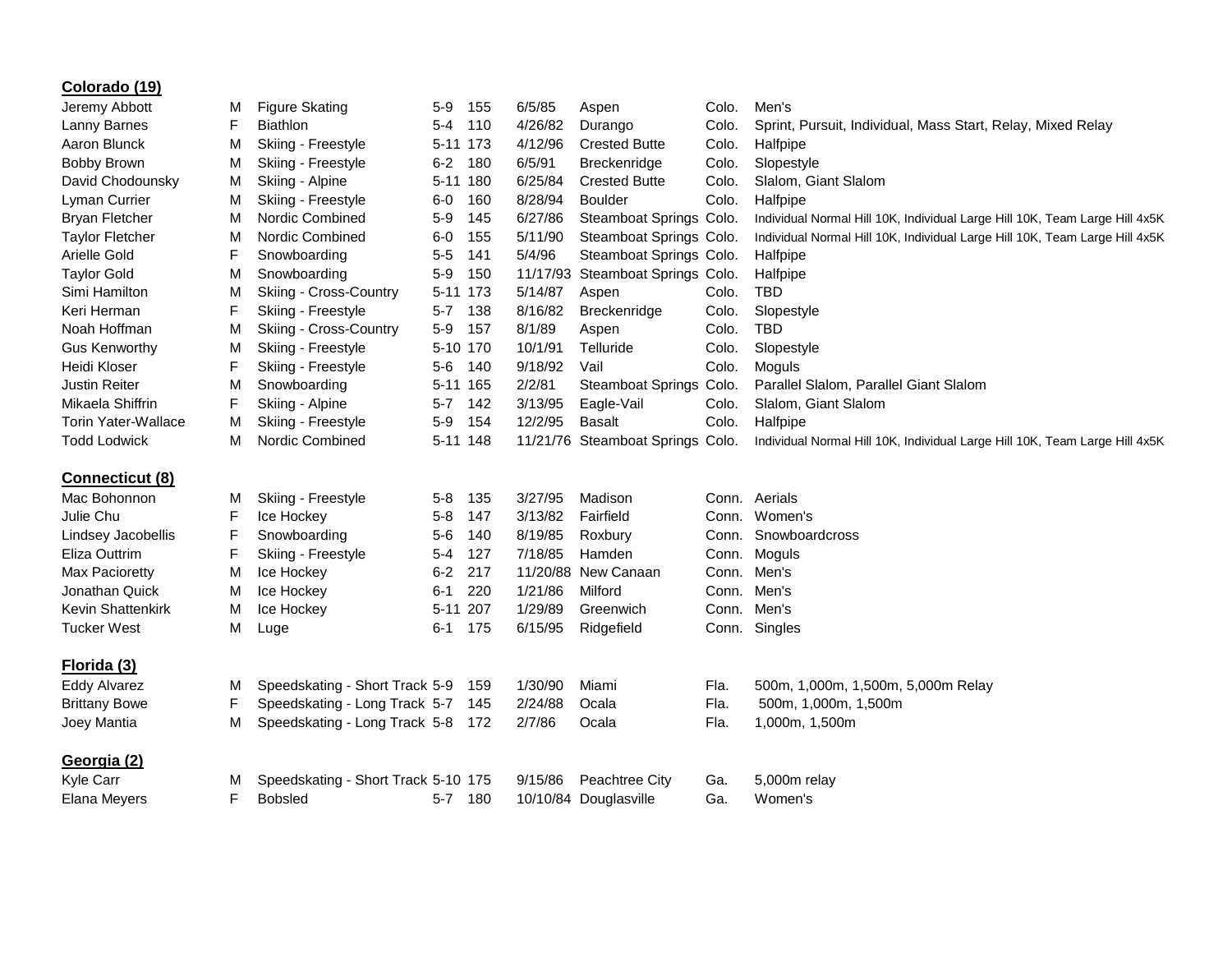| <u>Idaho (5)</u>              |   |                               |          |     |          |                      |       |                                                                   |
|-------------------------------|---|-------------------------------|----------|-----|----------|----------------------|-------|-------------------------------------------------------------------|
| Kaitlyn Farrington            | F | Snowboarding                  | $5 - 4$  | 125 | 12/18/89 | Sun Valley           | Idaho | Halfpipe                                                          |
| <b>Erik Fisher</b>            | M | Skiing - Alpine               | $6 - 1$  | 215 | 3/21/85  | Middleton            | Idaho | <b>TBD</b>                                                        |
| Jessika Jensen                | F | Snowboarding                  | $5 - 5$  | 120 | 8/7/91   | Rigby                | Idaho | Slopestyle                                                        |
| <b>Hilary Knight</b>          | F | Ice Hockey                    | 5-11 175 |     | 7/12/89  | Sun Valley           | Idaho | Women's                                                           |
| Sara Studebaker               | F | <b>Biathlon</b>               | $5-6$    | 130 | 10/7/84  | <b>Boise</b>         | Idaho | Sprint, Pursuit, Individual, Mass Start, Relay, Mixed Relay       |
| Illinois (10)                 |   |                               |          |     |          |                      |       |                                                                   |
| Megan Bozek                   | F | Ice Hockey                    | $5 - 8$  | 170 | 3/27/91  | <b>Buffalo Grove</b> | III.  | Women's                                                           |
| Jason Brown                   | M | <b>Figure Skating</b>         | $5 - 7$  | 135 | 12/15/94 | <b>Highland Park</b> | III.  | Men's                                                             |
| Kendall Coyne                 | F | Ice Hockey                    | $5 - 2$  | 125 | 5/25/92  | Palos Heights        | Ш.    | Women's                                                           |
| Shani Davis                   | м | Speedskating - Long Track 6-2 |          | 190 | 8/13/82  | Chicago              | Ш.    | 500m, 1,000m, 1,500m                                              |
| Aja Evans                     | F | <b>Bobsled</b>                | 5-10 170 |     | 5/12/88  | Chicago              | Ш.    | Women's                                                           |
| <b>Brian Hansen</b>           | M | Speedskating - Long Track 6-0 |          | 180 | 9/3/90   | Glenview             | Ш.    | 500m, 1,000m, 1,500m                                              |
| Jonathan Kuck                 | М | Speedskating - Long Track 6-0 |          | 175 | 3/14/90  | Champaign            | Ш.    | 1,000m, 5,000m                                                    |
| Emery Lehman                  | М | Speedskating - Long Track 6-0 |          | 175 | 6/13/96  | Oak Park             | Ш.    | 5,000m, 10,000m                                                   |
| <b>Patrick Meek</b>           | м | Speedskating - Long Track 5-9 |          | 157 | 11/10/85 | Northbrook           | III.  | 5,000m                                                            |
| Ann Swisshelm                 | F | Curling                       | $5-9$    | 158 | 3/9/68   | Chicago              | Ш.    | Women's                                                           |
| Indiana (1)                   |   |                               |          |     |          |                      |       |                                                                   |
| Nick Goepper                  | М | Skiing - Freestyle            | $6-0$    | 160 | 3/14/94  | Lawrenceburg         | Ind.  | Slopestyle                                                        |
| lowa $(1)$                    |   |                               |          |     |          |                      |       |                                                                   |
| Lolo Jones                    | F | <b>Bobsled</b>                | $5-9$    | 155 | 8/5/82   | Des Moines           | Iowa  | Women's                                                           |
|                               |   |                               |          |     |          |                      |       |                                                                   |
| Kansas (1)<br>Katie Uhlaender | F | Skeleton                      | $5 - 3$  | 135 | 7/17/84  | McDonald             | Kan.  | Women's                                                           |
|                               |   |                               |          |     |          |                      |       |                                                                   |
| Kentucky (1)                  |   |                               |          |     |          |                      |       |                                                                   |
| Dallas Robinson               | М | <b>Bobsled</b>                | 6-4      | 230 | 3/30/82  | Georgetown           | Ky.   | 2-Man, 4-Man                                                      |
| Maine (1)                     |   |                               |          |     |          |                      |       |                                                                   |
| <b>Russell Currier</b>        | м | <b>Biathlon</b>               | $5 - 8$  | 145 | 6/26/87  | Stockholm            |       | Maine Sprint, Pursuit, Individual, Mass Start, Relay, Mixed Relay |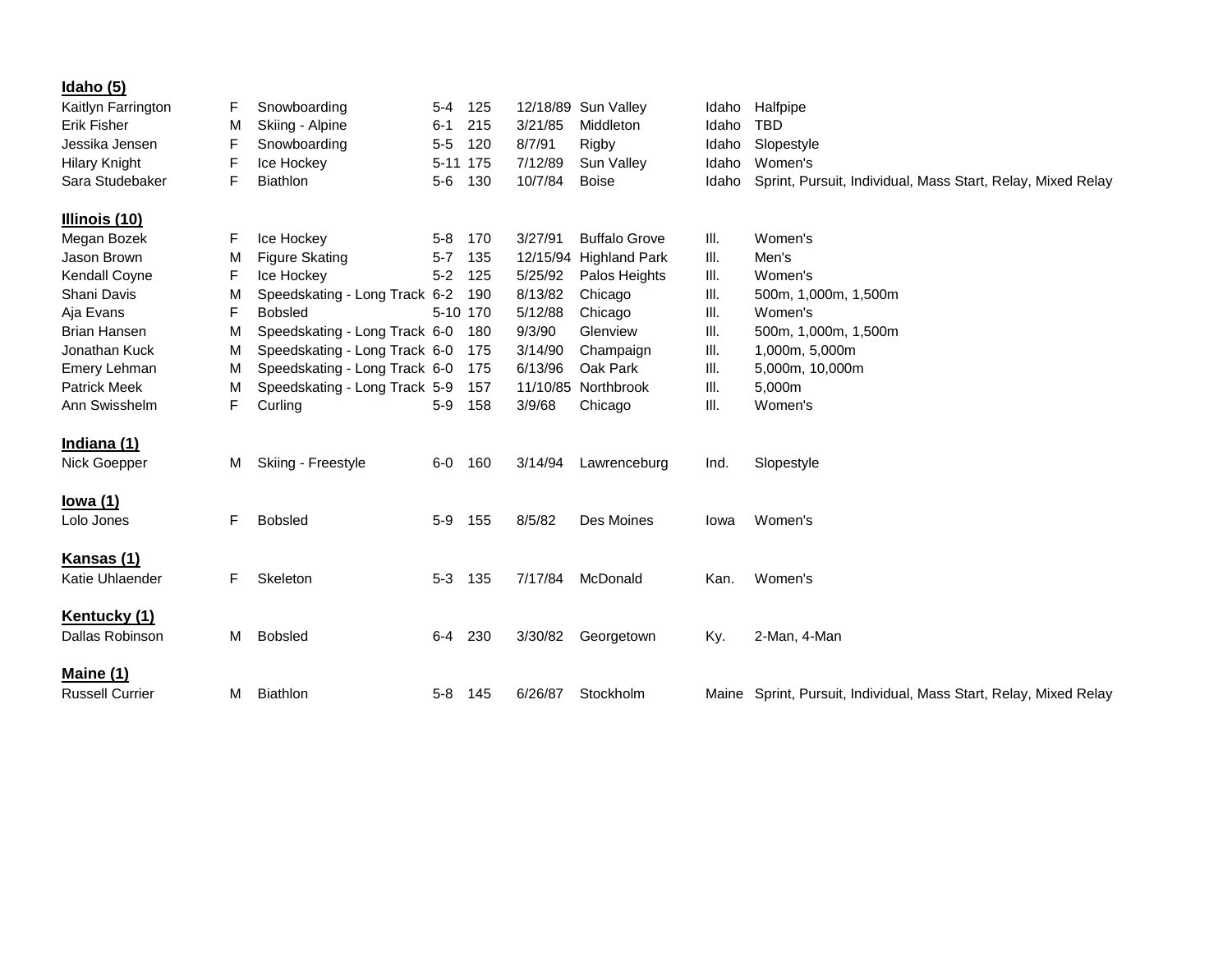| <b>Massachusetts (10)</b> |   |                       |         |          |          |                   |       |                |
|---------------------------|---|-----------------------|---------|----------|----------|-------------------|-------|----------------|
| Kacey Bellamy             | F | Ice Hockey            | $5 - 7$ | 145      | 4/22/87  | Westfield         | Mass. | Women's        |
| John Carlson              | M | Ice Hockey            | 6-3     | 212      | 1/10/90  | <b>Natick</b>     | Mass. | Men's          |
| Alex Carpenter            | F | Ice Hockey            | $5 - 7$ | 155      | 4/13/94  | North Reading     | Mass. | Women's        |
| <b>Emily Cook</b>         | F | Skiing - Freestyle    | $5-3$   | 115      | 7/1/79   | <b>Belmont</b>    | Mass. | Aerials        |
| Annalisa Drew             | F | Skiing - Freestyle    | $5 - 4$ | 120      | 5/28/93  | Andover           | Mass. | Halfpipe       |
| Meghan Duggan             | F | Ice Hockey            |         | 5-10 160 | 9/3/87   | Danvers           | Mass. | Women's        |
| Steve Langton             | M | <b>Bobsled</b>        | $6-2$   | -231     | 4/15/83  | Melrose           | Mass. | 2-Man, 4-Man   |
| Michelle Picard           | F | Ice Hockey            | 5-4     | 150      | 5/27/93  | Taunton           | Mass. | Women's        |
| <b>Molly Schaus</b>       | F | Ice Hockey            | $5-9$   | 156      | 7/29/88  | <b>Natick</b>     | Mass. | Women's        |
| Simon Shnapir             | M | <b>Figure Skating</b> | $6 - 4$ | 190      | 8/20/87  | Sudbury           |       | Mass. Pairs    |
| Michigan (13)             |   |                       |         |          |          |                   |       |                |
| Evan Bates                | М | <b>Figure Skating</b> | $6 - 2$ | 178      | 2/23/89  | Ann Arbor         | Mich. | Ice Dancing    |
| Nick Baumgartner          | М | Snowboarding          | $6-0$   | 200      | 12/17/81 | <b>Iron River</b> | Mich. | Snowboardcross |
| Danny Davis               | M | Snowboarding          | $5-9$   | 160      | 6/22/88  | Highland          | Mich. | Halfpipe       |
| Meryl Davis               | F | Figure Skating        | $5-3$   | 109      | 1/1/87   | West Bloomfield   | Mich. | Ice Dancing    |

Cam Fowler M Ice Hockey 6-1 207 12/5/91 Farmington Hills Mich. Men's Ryan Kesler M Ice Hockey 6-2 202 8/31/84 Livonia Mich. Men's Ryan Miller M Ice Hockey 6-2 168 7/17/80 East Lansing Mich. Men's

Jilleanne Rookard F Speedskating - Long Track 5-3 130 1/9/83 Woodhaven Mich. 1,500m, 3,000m Alex Shibutani M Figure Skating 6-0 163 4/25/91 Ann Arbor Mich. Ice Dancing Maia Shibutani F Figure Skating 5-3 115 7/20/94 Ann Arbor Mich. Ice Dancing Karly Shorr F Snowboarding 5-8 145 5/18/94 Milford Mich. Slopestyle

Charlie White M Figure Skating 5-9 160 10/24/87 Bloomfield Hills Mich. Ice Dancing

Jessica Smith F Speedskating - Short Track 5-0 115 10/14/83 Melvindale Mich. 500m, 1,000m, 1,500m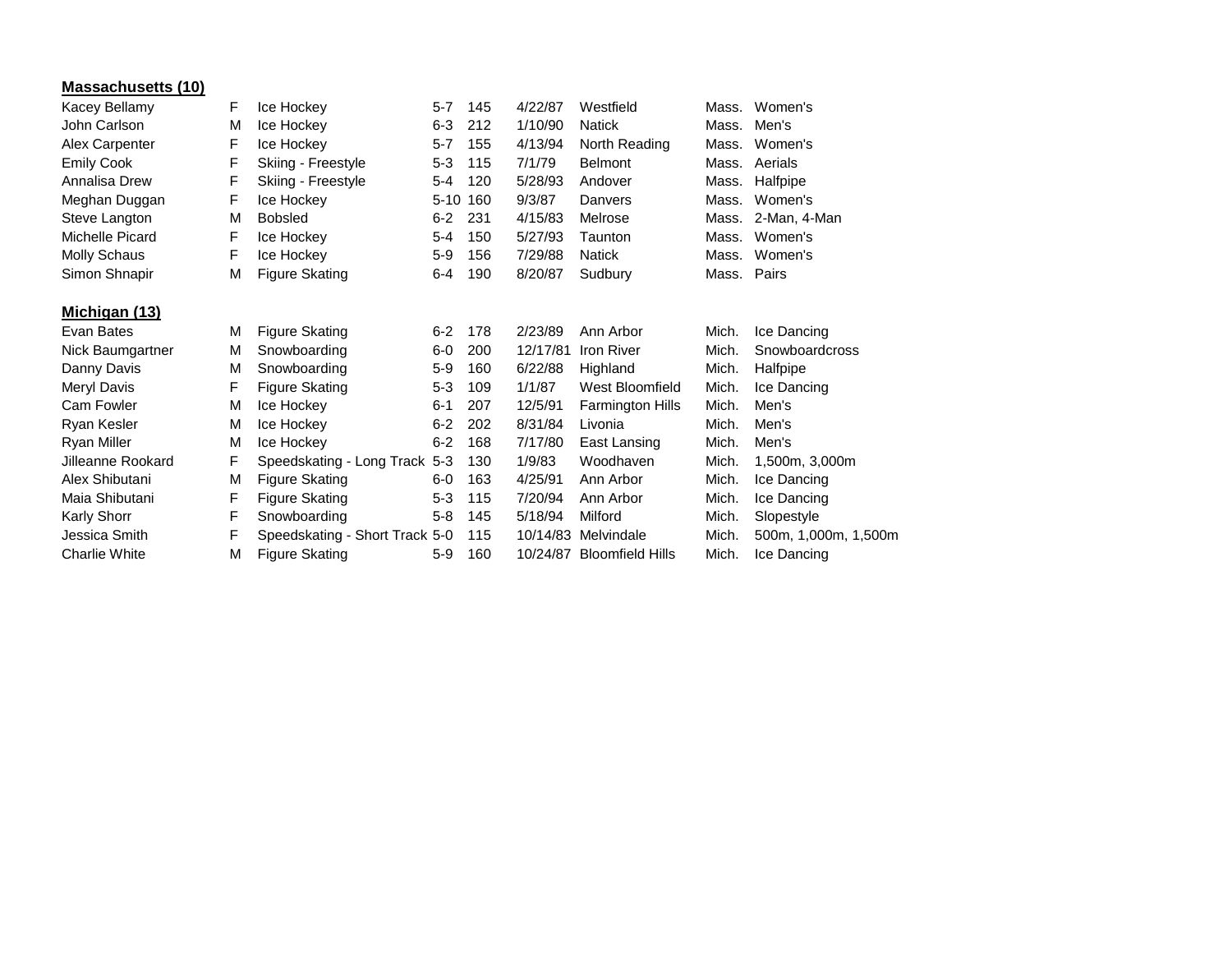| Minnesota (19)           |   |                                |          |     |          |                           |       |                                                             |
|--------------------------|---|--------------------------------|----------|-----|----------|---------------------------|-------|-------------------------------------------------------------|
| David Backes             | M | Ice Hockey                     | $6 - 3$  | 221 | 5/1/84   | Minneapolis               | Minn. | Men's                                                       |
| Jessie Diggins           | F | Skiing - Cross-Country         | 5-4      | 128 | 8/26/91  | Afton                     | Minn. | <b>TBD</b>                                                  |
| Justin Faulk             | M | Ice Hockey                     | $6-0$    | 215 | 3/20/92  | South St. Paul            | Minn. | Men's                                                       |
| Jeff Isaacson            | M | Curling                        | $5 - 8$  | 185 | 7/14/83  | Lakeland                  | Minn. | Men's                                                       |
| John Landsteiner         | M | Curling                        | $5 - 11$ | 185 | 5/19/90  | Mapleton                  | Minn. | Men's                                                       |
| <b>Paul Martin</b>       | M | Ice Hockey                     | $6 - 1$  | 200 | 3/5/81   | <b>Elk River</b>          | Minn. | Men's                                                       |
| Gigi Marvin              | F | Ice Hockey                     | $5 - 8$  | 165 | 3/7/87   | Warroad                   | Minn. | Women's                                                     |
| Ryan McDonagh            | M | Ice Hockey                     | $6 - 1$  | 213 | 6/13/89  | St. Paul                  | Minn. | Men's                                                       |
| Leif Nordgren            | M | <b>Biathlon</b>                | $6 - 2$  | 175 | 5/18/89  | Marine on St. Croix Minn. |       | Sprint, Pursuit, Individual, Mass Start, Relay, Mixed Relay |
| T.J. Oshie               | M | Ice Hockey                     | 5-11 198 |     | 12/23/86 | Warroad                   | Minn. | Men's                                                       |
| Zach Parise              | M | Ice Hockey                     | $5 - 7$  | 197 | 7/28/84  | Minneapolis               | Minn. | Men's                                                       |
| <b>Allison Pottinger</b> | F | Curling                        | $5 - 1$  | 120 | 7/5/73   | <b>Eden Prairie</b>       | Minn. | Women's                                                     |
| Anna Ringsred            | F | Speedskating - Long Track 5-4  |          | 130 | 9/27/84  | Duluth                    | Minn. | 3,000m                                                      |
| Anne Schleper            | F | Ice Hockey                     | 5-10 170 |     | 1/30/90  | St. Cloud                 | Minn. | Women's                                                     |
| John Shuster             | M | Curling                        | $6-0$    | 210 | 11/3/82  | Chisholm                  | Minn. | Men's                                                       |
| Lee Stecklein            | F | Ice Hockey                     | $6-0$    | 170 | 4/23/94  | Roseville                 | Minn. | Women's                                                     |
| Derek Stepan             | M | Ice Hockey                     | $6-0$    | 196 | 6/18/90  | Hastings                  | Minn. | Men's                                                       |
| <b>Blake Wheeler</b>     | M | Ice Hockey                     | $6-5$    | 205 | 8/31/86  | Robbinsdale               | Minn. | Men's                                                       |
| Jared Zezel              | M | Curling                        | 5-11 175 |     | 3/4/91   | Hibbing                   | Minn. | Men's                                                       |
| <b>Missouri (2)</b>      |   |                                |          |     |          |                           |       |                                                             |
| <b>Emily Scott</b>       | F | Speedskating - Short Track 5-3 |          | 115 | 2/16/89  | Springfield               | Mo.   | 500m, 1,000m, 1,500m                                        |
| Paul Stastny             | М | Ice Hockey                     | $6-0$    | 205 |          | 12/27/85 St. Louis        | Mo.   | Men's                                                       |
|                          |   |                                |          |     |          |                           |       |                                                             |
| Montana (3)              |   |                                |          |     |          |                           |       |                                                             |
| <b>Heather McPhie</b>    | F | Skiing - Freestyle             | $5 - 2$  | 123 | 5/28/84  | Bozeman                   | Mont. | Moguls                                                      |
| Maggie Voisin            | F | Skiing - Freestyle             | $5-5$    | 115 |          | 12/14/98 Whitefish        | Mont. | Slopestyle                                                  |
| <b>Bradley Wilson</b>    | M | Skiing - Freestyle             | 5-10 165 |     | 6/5/92   | <b>Butte</b>              | Mont. | Moguls                                                      |
| Nebraska (1)             |   |                                |          |     |          |                           |       |                                                             |
| <b>Curt Tomasevicz</b>   | м | Bobsled                        | $6 - 1$  | 220 | 9/17/80  | Shelby                    | Neb.  | 2-Man, 4-Man                                                |
| Nevada (1)               |   |                                |          |     |          |                           |       |                                                             |
| Tim Jitloff              | М | Skiing - Alpine                | 5-11 200 |     | 1/11/85  | Reno                      | Nev.  | <b>TBD</b>                                                  |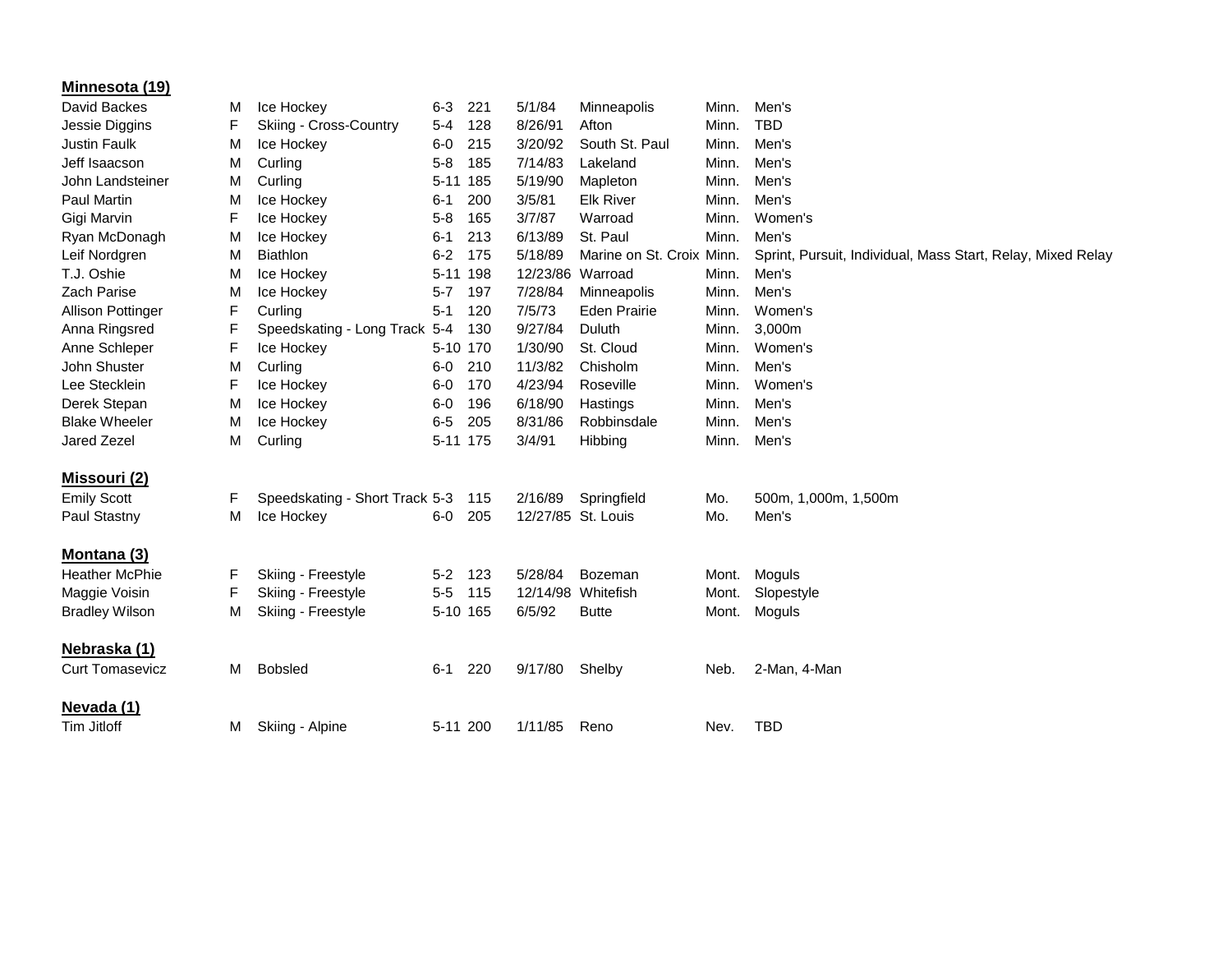| <b>New Hampshire (9)</b>  |    |                                    |          |          |                  |                             |      |                                                                             |
|---------------------------|----|------------------------------------|----------|----------|------------------|-----------------------------|------|-----------------------------------------------------------------------------|
| Nick Alexander            | м  | Ski Jumping                        |          | 5-11 141 | 8/24/88          | Lebanon                     | N.H. | Individual Normal Hill, Individual Large Hill, Team Large Hill              |
| Sean Doherty              | м  | <b>Biathlon</b>                    |          | 5-11 160 | 6/8/95           | Center Conway               | N.H. | Sprint, Pursuit, Individual, Mass Start, Relay, Mixed Relay                 |
| <b>Nick Fairall</b>       | М  | Ski Jumping                        |          | 5-11 150 | 7/6/89           | Andover                     | N.H. | Individual Normal Hill, Individual Large Hill, Team Large Hill              |
| Julia Ford                | F  | Skiing - Alpine                    | $5-9$    | 165      | 3/30/90          | Holderness                  | N.H. | TBD                                                                         |
| Kris Freeman              | M  | Skiing - Cross-Country             | $5-8$    | 175      |                  | 10/14/80 Thornton           | N.H. | <b>TBD</b>                                                                  |
| Chas Guldemond            | M  | Snowboarding                       | $6 - 1$  | 180      | 4/22/87          | Laconia                     | N.H. | Slopestyle                                                                  |
| Julia Krass               | F  | Skiing - Freestyle                 | $5-9$    | 130      | 6/7/97           | Hanover                     | N.H. | Slopestyle                                                                  |
| <b>Bode Miller</b>        | M  | Skiing - Alpine                    | $6-2$    | 200      | 10/22/77 Easton  |                             | N.H. | Downhill, Super-G, Giant Slalom, Super Combined                             |
| Leanne Smith              | F  | Skiing - Alpine                    | $5 - 4$  | 160      | 5/28/87          | North Conway                | N.H. | Super-G                                                                     |
| New Jersey (4)            |    |                                    |          |          |                  |                             |      |                                                                             |
| Jazmine Fenlator          | F  | <b>Bobsled</b>                     |          | 5-9 173  | 8/29/85          | Wayne                       | N.J. | Women's                                                                     |
| <b>Kyle Tress</b>         | М  | Skeleton                           | 5-10 175 |          | 5/29/81          | Ewing                       | N.J. | Men's                                                                       |
| James van Riemsdyk        | M  | Ice Hockey                         | $6 - 3$  | 200      | 5/4/89           | Middletown                  | N.J. | Men's                                                                       |
| Felicia Zhang             | F  | <b>Figure Skating</b>              | 5-1      | 102      | 9/22/93          | Plainsboro                  | N.J. | Pairs                                                                       |
| New York (18)             |    |                                    |          |          |                  |                             |      |                                                                             |
| <b>Lowell Bailey</b>      | м  | <b>Biathlon</b>                    | $6 - 1$  | 170      | 7/15/81          | <b>Lake Placid</b>          | N.Y. | Sprint, Pursuit, Individual, Mass Start, Relay, Mixed Relay                 |
| Dustin Brown              | М  | Ice Hockey                         | $6-0$    | 207      | 11/4/84          | Ithaca                      | N.Y. | Men's                                                                       |
| <b>Tim Burke</b>          | М  | <b>Biathlon</b>                    |          | 5-11 160 | 2/3/82           | <b>Paul Smiths</b>          | N.Y. | Sprint, Pursuit, Individual, Mass Start, Relay, Mixed Relay                 |
| Ryan Callahan             | м  | Ice Hockey                         |          | 5-11 190 | 3/21/85          | Rochester                   | N.Y. | Men's                                                                       |
| <b>Annelies Cook</b>      | F  | <b>Biathlon</b>                    | $5-6$    | 123      | 8/1/84           | Saranac Lake                | N.Y. | Sprint, Pursuit, Individual, Mass Start, Relay, Mixed Relay                 |
| John Daly                 | М  | Skeleton                           | $5-9$    | 175      | 6/10/85          | Smithtown                   | N.Y. | Men's                                                                       |
| <b>Billy Demong</b>       | М  | Nordic Combined                    |          | 5-10 145 | 3/29/80          | Vermontville                | N.Y. | Individual Normal Hill 10K, Individual Large Hill 10K, Team Large Hill 4x5K |
| Peter Frenette            | М  | Ski Jumping                        | $6-0$    | 145      | 2/24/92          | Saranac Lake                | N.Y. | Individual Normal Hill, Individual Large Hill, Team Large Hill              |
| Jamie Greubel             | F  | <b>Bobsled</b>                     | $5-9$    | 168      | 11/9/83          | Lake Placid                 | N.Y. | Women's                                                                     |
| Erin Hamlin               | F  | Luge                               | $5 - 7$  | 143      |                  | 11/19/86 Remsen             | N.Y. | Singles                                                                     |
| Jimmy Howard              | M  | Ice Hockey                         | $6-0$    | 218      | 3/26/84          | Ogdensburg                  | N.Y. | Men's                                                                       |
| <b>Patrick Kane</b>       | М  | Ice Hockey                         |          | 5-11 181 | 11/19/88 Buffalo |                             | N.Y. | Men's                                                                       |
| Aidan Kelly               | M  | Luge                               | $6 - 1$  | 175      | 9/6/94           | West Islip                  | N.Y. | Singles                                                                     |
| Chris Mazdzer             | М  | Luge                               | $6 - 1$  | 190      | 6/26/88          | Saranac Lake                | N.Y. | Singles                                                                     |
| Matt Mortensen            | М  | Luge                               | $6-0$    | 187      |                  | 12/11/85 Huntington Station | N.Y. | Doubles                                                                     |
| <b>Brooks Orpik</b>       | M  | Ice Hockey                         | $6 - 2$  | 219      | 9/26/80          | Amherst                     | N.Y. | Men's                                                                       |
| Josephine Pucci           | F  | Ice Hockey                         | $5 - 8$  | 149      |                  | 12/27/90 Pearl River        | N.Y. | Women's                                                                     |
| Andrew Weibrecht          | M  | Skiing - Alpine                    | $5 - 7$  | 190      | 2/10/86          | <b>Lake Placid</b>          | N.Y. | <b>TBD</b>                                                                  |
| <b>North Carolina (1)</b> |    |                                    |          |          |                  |                             |      |                                                                             |
| <b>Heather Richardson</b> | F. | Speedskating - Long Track 5-10 155 |          |          | 3/20/89          | <b>High Point</b>           | N.C. | 500m, 1,000m, 1,500m                                                        |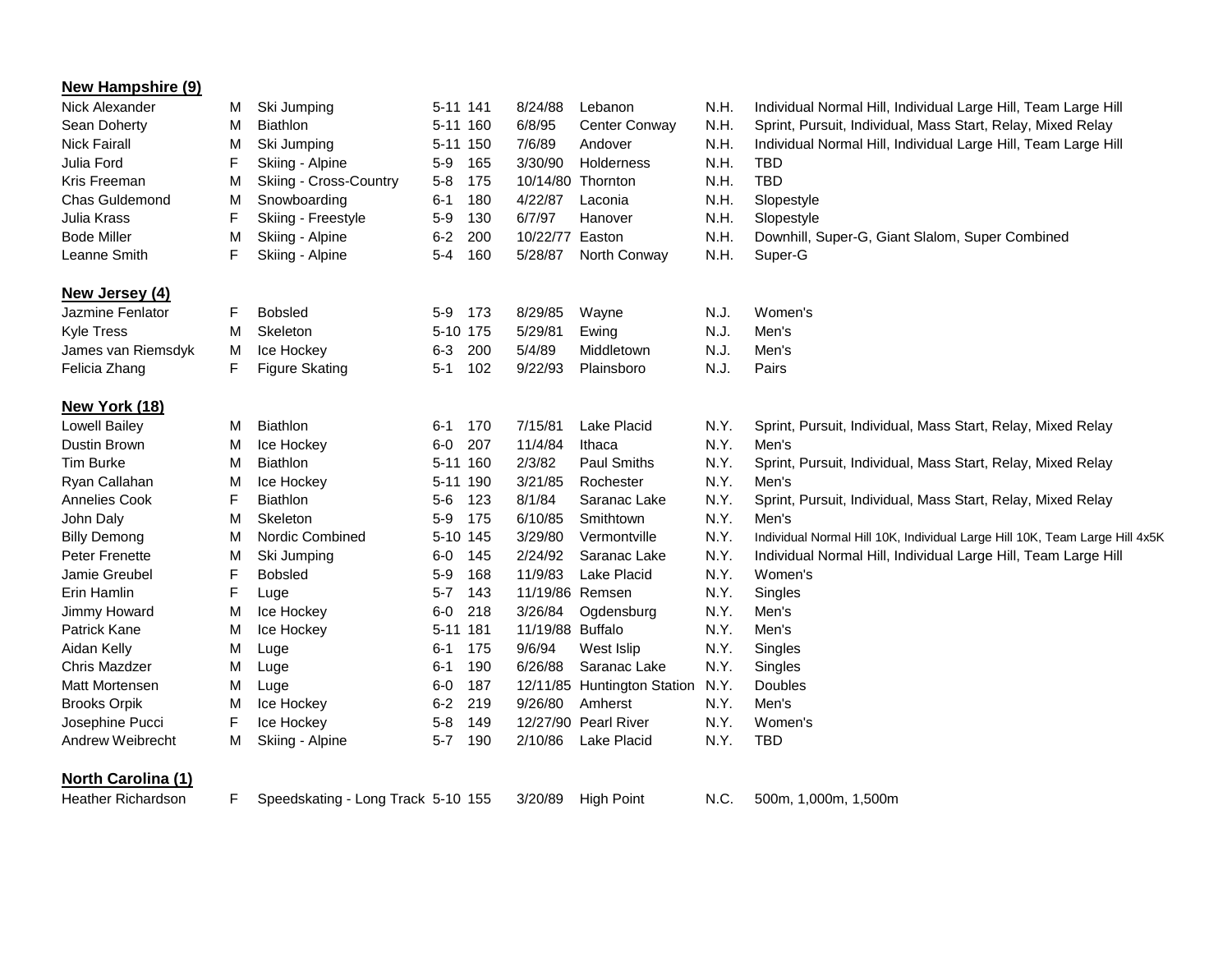| <b>North Dakota (2)</b>     |   |                                     |          |     |                  |                         |      |                                  |
|-----------------------------|---|-------------------------------------|----------|-----|------------------|-------------------------|------|----------------------------------|
| Jocelyne Lamoureux          | F | Ice Hockey                          | $5-6$    | 155 | 7/3/89           | <b>Grand Forks</b>      | N.D. | Women's                          |
| Monique Lamoureux           | F | Ice Hockey                          | $5-6$    | 155 | 7/3/89           | <b>Grand Forks</b>      | N.D. | Women's                          |
| Ohio (3)                    |   |                                     |          |     |                  |                         |      |                                  |
| <b>Kelly Gunther</b>        | F | Speedskating - Long Track 5-5       |          | 143 | 8/14/87          | Lorain                  | Ohio | 1,000m                           |
| Brianne McLaughlin-Bittle F |   | Ice Hockey                          | $5 - 8$  | 130 | 6/20/87          | Sheffield Village       | Ohio | Women's                          |
| Kelli Stack                 | F | Ice Hockey                          | $5-5$    | 136 | 1/13/88          | <b>Brooklyn Heights</b> | Ohio | Women's                          |
| Oregon (2)                  |   |                                     |          |     |                  |                         |      |                                  |
| Laurenne Ross               | F | Skiing - Alpine                     | $5 - 8$  | 150 | 8/17/88          | Bend                    | Ore. | <b>Super Combined</b>            |
| Jacqueline Wiles            | F | Skiing - Alpine                     | $5 - 7$  | 155 | 7/13/92          | Aurora                  | Ore. | <b>TBD</b>                       |
| Pennsylvania (5)            |   |                                     |          |     |                  |                         |      |                                  |
| Nathan Bartholomay          | M | <b>Figure Skating</b>               | $5-9$    | 178 | 5/18/89          | Newtown                 | Pa.  | Pairs                            |
| <b>Summer Britcher</b>      | F | Luge                                | 5-11 157 |     | 3/21/94          | Glen Rock               | Pa.  | Singles                          |
| <b>Chris Creveling</b>      | M | Speedskating - Short Track 5-10 155 |          |     |                  | 12/29/86 Kintnersville  | Pa.  | 1,000m, 1,500m, 5,000m Relay     |
| Jayson Terdiman             | M | Luge                                | $5 - 8$  | 155 | 12/21/88 Berwick |                         | Pa.  | <b>Doubles</b>                   |
| Lauryn Williams             | F | <b>Bobsled</b>                      | $5 - 3$  | 147 | 9/11/83          | Rochester               | Pa.  | Women's                          |
| Rhode Island (1)            |   |                                     |          |     |                  |                         |      |                                  |
| Marissa Castelli            | F | <b>Figure Skating</b>               | $5-0$    | 105 | 8/20/90          | Cranston                | R.I. | Pairs                            |
| South Carolina (1)          |   |                                     |          |     |                  |                         |      |                                  |
| Lauren Cholewinski          | F | Speedskating - Long Track 5-8 150   |          |     |                  | 11/15/88 Rock Hill      | S.C. | 500m                             |
| <u>Texas (4)</u>            |   |                                     |          |     |                  |                         |      |                                  |
| Jonathan Garcia             | м | Speedskating - Long Track 5-7       |          | 140 | 12/14/86 Houston |                         |      | Texas 1,000m                     |
| Jordan Malone               | M | Speedskating - Short Track 5-6      |          | 137 | 4/20/84          | Denton                  |      | Texas 500m, 1,500m, 5,000m Relay |
| Justin Olsen                | M | <b>Bobsled</b>                      | $6-2$    | 235 | 4/16/87          | San Antonio             |      | Texas 2-Man, 4-Man               |
| Johnny Quinn                | M | <b>Bobsled</b>                      | $6-0$    | 220 | 11/6/83          | McKinney                |      | Texas 2-Man, 4-Man               |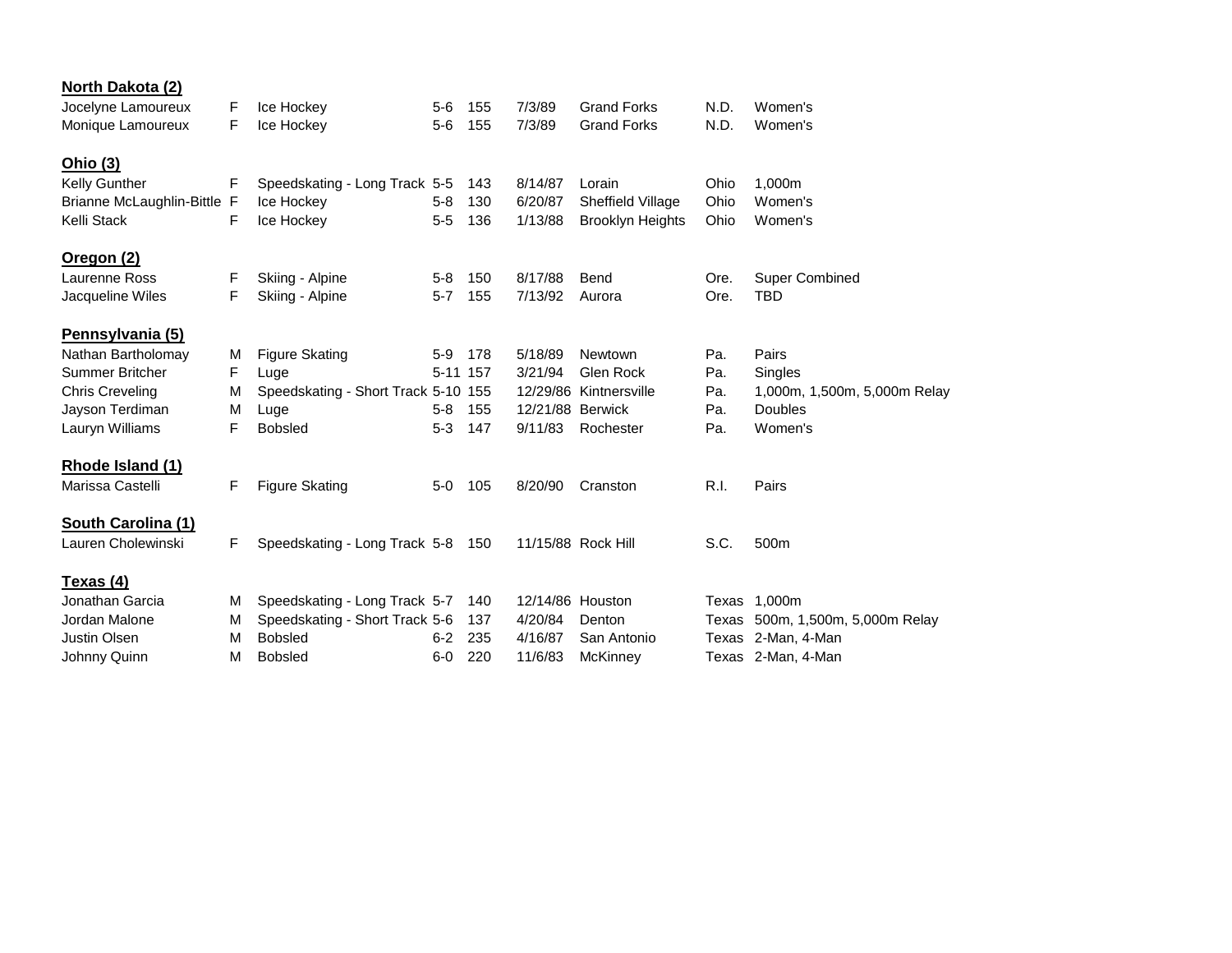| Utah (15)               |   |                               |          |          |          |                        |      |                                                                |
|-------------------------|---|-------------------------------|----------|----------|----------|------------------------|------|----------------------------------------------------------------|
| <b>Joss Christensen</b> | M | Skiing - Freestyle            | $6 - 1$  | 175      |          | 12/20/91 Park City     | Utah | Slopestyle                                                     |
| Chris Fogt              | м | <b>Bobsled</b>                | $6-0$    | 205      | 5/29/83  | Alpine                 | Utah | 2-Man, 4-Man                                                   |
| Jared Goldberg          | M | Skiing - Alpine               | $6-0$    | 185      | 6/15/91  | Salt Lake City         | Utah | <b>TBD</b>                                                     |
| <b>Preston Griffall</b> | M | Luge                          | 5-10 155 |          | 6/6/84   | Salt Lake City         | Utah | Doubles                                                        |
| Faye Gulini             | F | Snowboarding                  | $5 - 4$  | 125      | 3/24/92  | Salt Lake City         | Utah | Snowboardcross                                                 |
| Sarah Hendrickson       | F | Ski Jumping                   | $5 - 3$  | 96       | 8/1/94   | Park City              | Utah | Individual Normal Hill                                         |
| Steve Holcomb           | M | <b>Bobsled</b>                | 5-10 230 |          | 4/14/80  | Park City              | Utah | 2-Man, 4-Man                                                   |
| Jessica Jerome          | F | Ski Jumping                   | $5-5$    | 119      | 2/8/87   | Park City              | Utah | Individual Normal Hill                                         |
| Anders Johnson          | M | Ski Jumping                   | $6 - 3$  | 165      | 4/23/89  | Park City              | Utah | Individual Normal Hill, Individual Large Hill, Team Large Hill |
| Sage Kotsenburg         | M | Snowboarding                  |          | 5-10 165 | 7/27/93  | Park City              | Utah | Slopestyle                                                     |
| <b>Ted Ligety</b>       | M | Skiing - Alpine               |          | 5-11 190 | 8/31/84  | Park City              | Utah | Slalom, Giant Slalom, Super-G, Super Combined                  |
| Megan McJames           | F | Skiing - Alpine               | $5-6$    | 125      | 9/24/87  | Park City              | Utah | <b>TBD</b>                                                     |
| Steven Nyman            | M | Skiing - Alpine               | $6 - 4$  | 220      | 2/12/82  | Sundance               | Utah | <b>TBD</b>                                                     |
| Noelle Pikus-Pace       | F | Skeleton                      |          | 5-10 160 | 12/8/82  | Orem                   | Utah | Women's                                                        |
| Lindsey Van             | F | Ski Jumping                   | $5 - 3$  | 125      |          | 11/27/84 Park City     | Utah | Individual Normal Hill                                         |
| Vermont (13)            |   |                               |          |          |          |                        |      |                                                                |
| Sophie Caldwell         | F | Skiing - Cross-Country        | $5 - 7$  | 130      | 3/22/90  | Peru                   | Vt.  | <b>TBD</b>                                                     |
| <b>Kelly Clark</b>      | F | Snowboarding                  | $5 - 4$  | 135      | 7/26/83  | <b>West Dover</b>      | Vt.  | Halfpipe                                                       |
| Alex Deibold            | M | Snowboarding                  | $6 - 1$  | 190      | 5/8/86   | Manchester             | Vt.  | Snowboardcross                                                 |
| Hannah Dreissigacker    | F | <b>Biathlon</b>               | $5 - 7$  | 130      | 2/12/86  | Morrisville            | Vt.  | Sprint, Pursuit, Individual, Mass Start, Relay, Mixed Relay    |
| Susan Dunklee           | F | <b>Biathlon</b>               | $5 - 7$  | 142      | 2/13/86  | Barton                 | Vt.  | Sprint, Pursuit, Individual, Mass Start, Relay, Mixed Relay    |
| Jacqueline Hernandez    | F | Snowboarding                  | $6-0$    | 212      | 12/2/92  | Londonderry            | Vt.  | Snowboardcross                                                 |
| Nolan Kasper            | M | Skiing - Alpine               | $5 - 8$  | 175      | 3/27/89  | Warren                 | Vt.  | <b>TBD</b>                                                     |
| Hannah Kearney          | F | Skiing - Freestyle            | $5-6$    | 153      | 2/26/86  | Norwich                | Vt.  | Moguls                                                         |
| Devin Logan             | F | Skiing - Freestyle            | 5-10 180 |          | 2/17/93  | <b>West Dover</b>      | Vt.  | Slopestyle                                                     |
| <b>Andy Newell</b>      | M | Skiing - Cross-Country        | $6 - 2$  | 157      | 11/30/83 | Shaftsbury             | Vt.  | <b>TBD</b>                                                     |
| Ida Sargent             | F | Skiing - Cross-Country        | $5-4$    | 122      | 1/25/88  | <b>Barton</b>          | Vt.  | <b>TBD</b>                                                     |
| Liz Stephen             | F | <b>Skiing - Cross-Country</b> | $5-2$    | 105      | 1/12/87  | <b>East Montpelier</b> | Vt.  | <b>TBD</b>                                                     |
| Ty Walker               | F | Snowboarding                  | $5 - 2$  | 134      | 3/3/97   | Stowe                  | Vt.  | Slopestyle                                                     |
|                         |   |                               |          |          |          |                        |      |                                                                |
| Virginia (2)            |   |                               |          |          |          |                        |      |                                                                |
| <b>Ashley Caldwell</b>  | F | Skiing - Freestyle            | $5 - 7$  | 145      | 9/14/93  | Ashburn                | Va.  | Aerials                                                        |
| Ashley Wagner           | F | <b>Figure Skating</b>         | $5 - 3$  | 115      | 5/16/91  | Alexandria             | Va.  | Ladies                                                         |